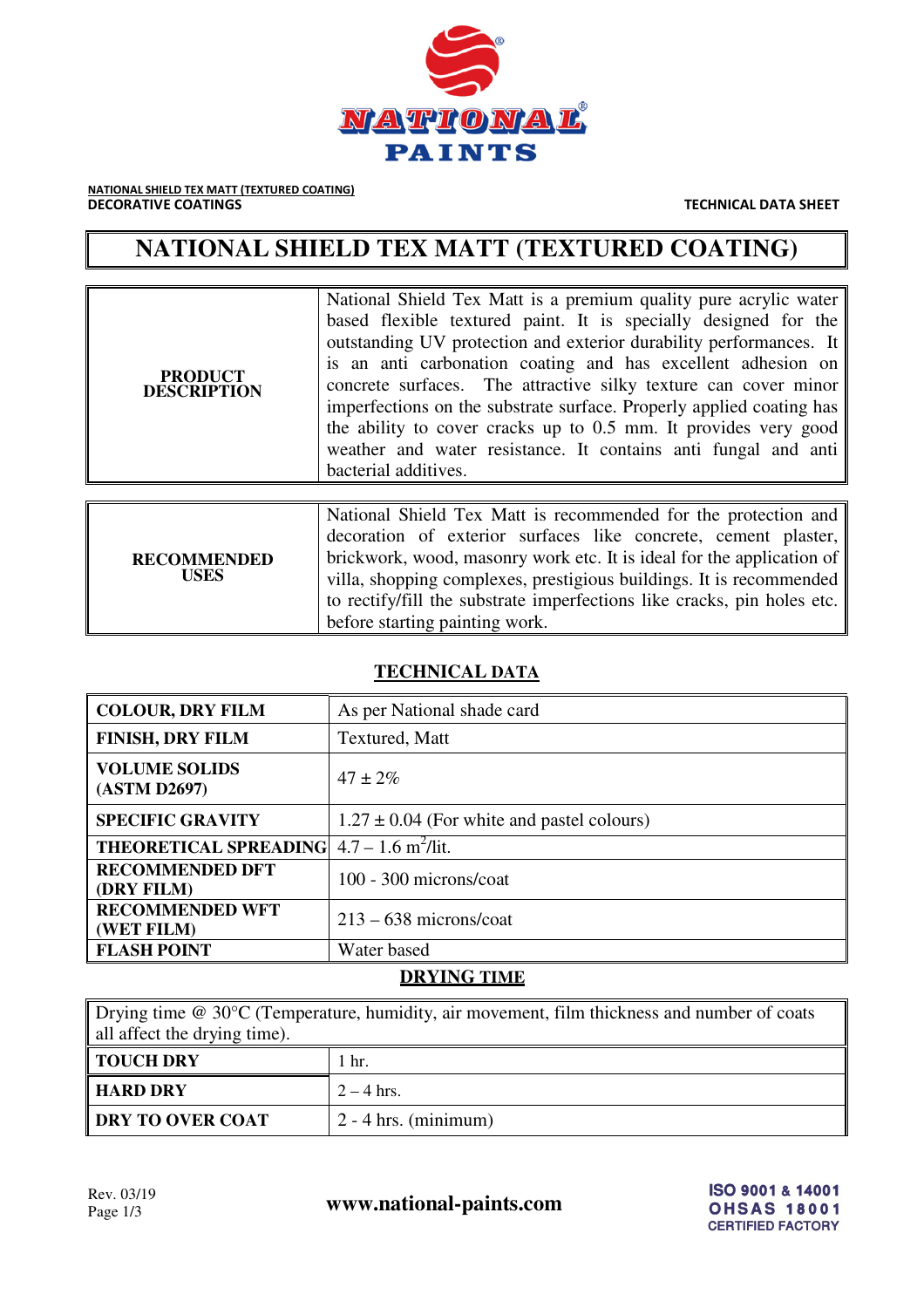

NATIONAL SHIELD TEX MATT (TEXTURED COATING) **DECORATIVE COATINGS TECHNICAL DATA SHEET** 

## **ADVANTAGES**

| <b>NATIONAL SHIELD</b> | Outstanding UV protection and exterior durability, excellent adhesion<br>and alkali resistance, attractive silky texture, flexible membrane, cracks |
|------------------------|-----------------------------------------------------------------------------------------------------------------------------------------------------|
| TEX MATT               | tolerance up to 0.5 mm, very good weather and water resistance                                                                                      |

## **APPLICATION INSTRUCTION**

| <b>SURFACE</b><br><b>PREPARATION</b> | Before application, the surface should be sound, clean and free from<br>oil, grease, loose particles, dust, etc. Any defects on the substrate<br>should be rectified before starting painting. Application can be done by |
|--------------------------------------|---------------------------------------------------------------------------------------------------------------------------------------------------------------------------------------------------------------------------|
|                                      | the recommended application methods.                                                                                                                                                                                      |

#### **APPLICATION DATA**

|                          | <b>APPLICATION METHOD</b>   Roller, Brush or Spray (special hopper gun) |
|--------------------------|-------------------------------------------------------------------------|
| <b>CLEANING/THINNING</b> | Water                                                                   |
| <b>THINNER (VOLUME)</b>  | Maximum up to 10% (depends on method of application)                    |

#### **SYSTEM**

| <b>RECOMMENDED</b><br><b>SYSTEM</b><br>(To be applied on prepared)<br>surface) | 1. National Acrylic Primer (W.B) or National Shield<br>Alkali Resistant Primer (W.B) or National Aqua<br>Siloxane Primer | 1 coat  |
|--------------------------------------------------------------------------------|--------------------------------------------------------------------------------------------------------------------------|---------|
|                                                                                | 2. National Shield Exterior Filler (if required)                                                                         | 2 coats |
|                                                                                | 3. National Shield Tex Matt                                                                                              | 2 coats |

## **ADDITIONAL DATA**

| <b>SHELF LIFE @ 30°C</b> | 18 months, in original sealed container, with proper storage |
|--------------------------|--------------------------------------------------------------|
|                          | conditions.                                                  |